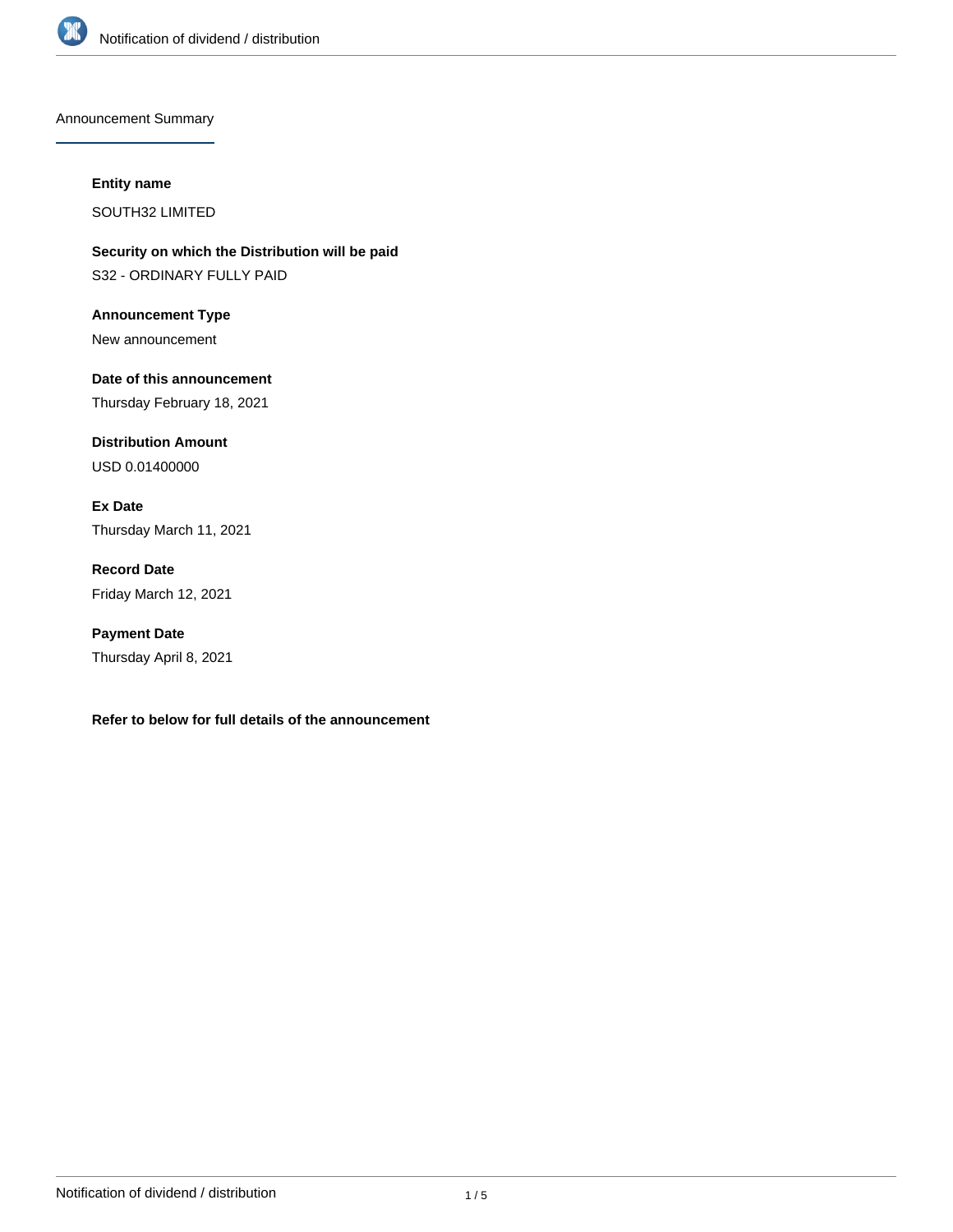

Announcement Details

Part 1 - Entity and announcement details

### **1.1 Name of +Entity**

SOUTH32 LIMITED

**1.2 Registered Number Type ACN** 

**Registration Number**

093732597

**1.3 ASX issuer code** S32

**1.4 The announcement is** New announcement

**1.5 Date of this announcement**

Thursday February 18, 2021

**1.6 ASX +Security Code** S32

**ASX +Security Description** ORDINARY FULLY PAID

Part 2A - All dividends/distributions basic details

**2A.1 Type of dividend/distribution ⊘** Ordinary

**2A.2 The Dividend/distribution:** relates to a period of six months

**2A.3 The dividend/distribution relates to the financial reporting or payment period ending ended/ending (date)** Thursday December 31, 2020

**2A.4 +Record Date** Friday March 12, 2021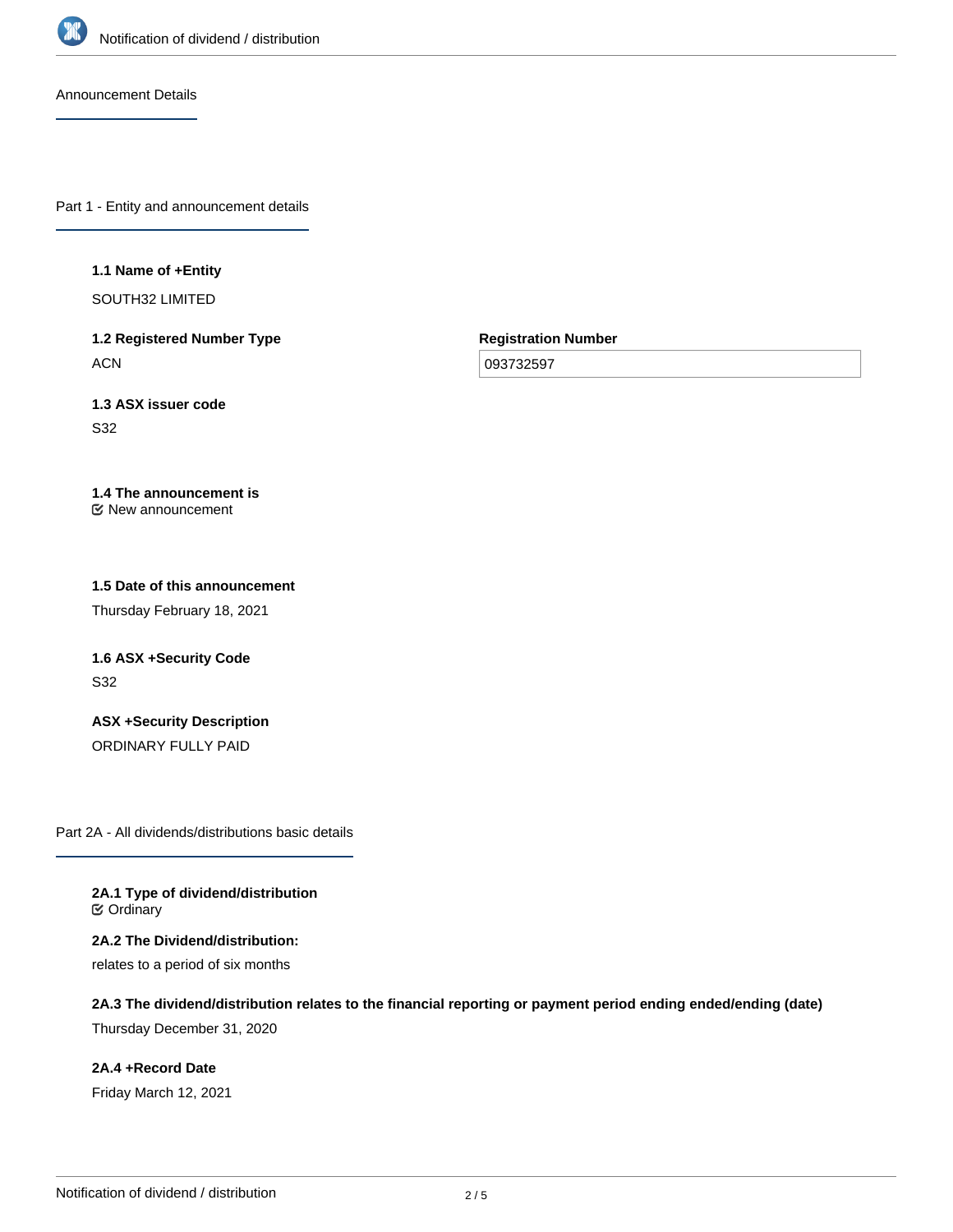

# **2A.5 Ex Date**

Thursday March 11, 2021

## **2A.6 Payment Date**

Thursday April 8, 2021

**2A.7 Are any of the below approvals required for the dividend/distribution before business day 0 of the timetable?**

- **Security holder approval**
- **Court approval**
- **Lodgement of court order with +ASIC**
- **ACCC approval**
- **FIRB approval**
- **Another approval/condition external to the entity required before business day 0 of the timetable for the dividend/distribution.**

No

**2A.8 Currency in which the dividend/distribution is made ("primary currency")**

USD - US Dollar

**2A.9 Total dividend/distribution payment amount per +security (in primary currency) for all dividends/distributions notified in this form**

USD 0.01400000

**2A.9a AUD equivalent to total dividend/distribution amount per +security**

AUD

**2A.9b If AUD equivalent not known, date for information to be released Estimated or Actual?** ∉ Estimated

Thursday March 18, 2021

**2A.10 Does the entity have arrangements relating to the currency in which the dividend/distribution is paid to securityholders that it wishes to disclose to the market?** Yes

**2A.11 Does the entity have a securities plan for dividends/distributions on this +security?** We do not have a securities plan for dividends/distributions on this security

**2A.12 Does the +entity have tax component information apart from franking?** No

Part 2B - Currency Information

**2B.1 Does the entity default to payment in certain currencies dependent upon certain attributes such as the banking instruction or registered address of the +securityholder? (For example NZD to residents of New Zealand and/or USD to residents of the U.S.A.).** Yes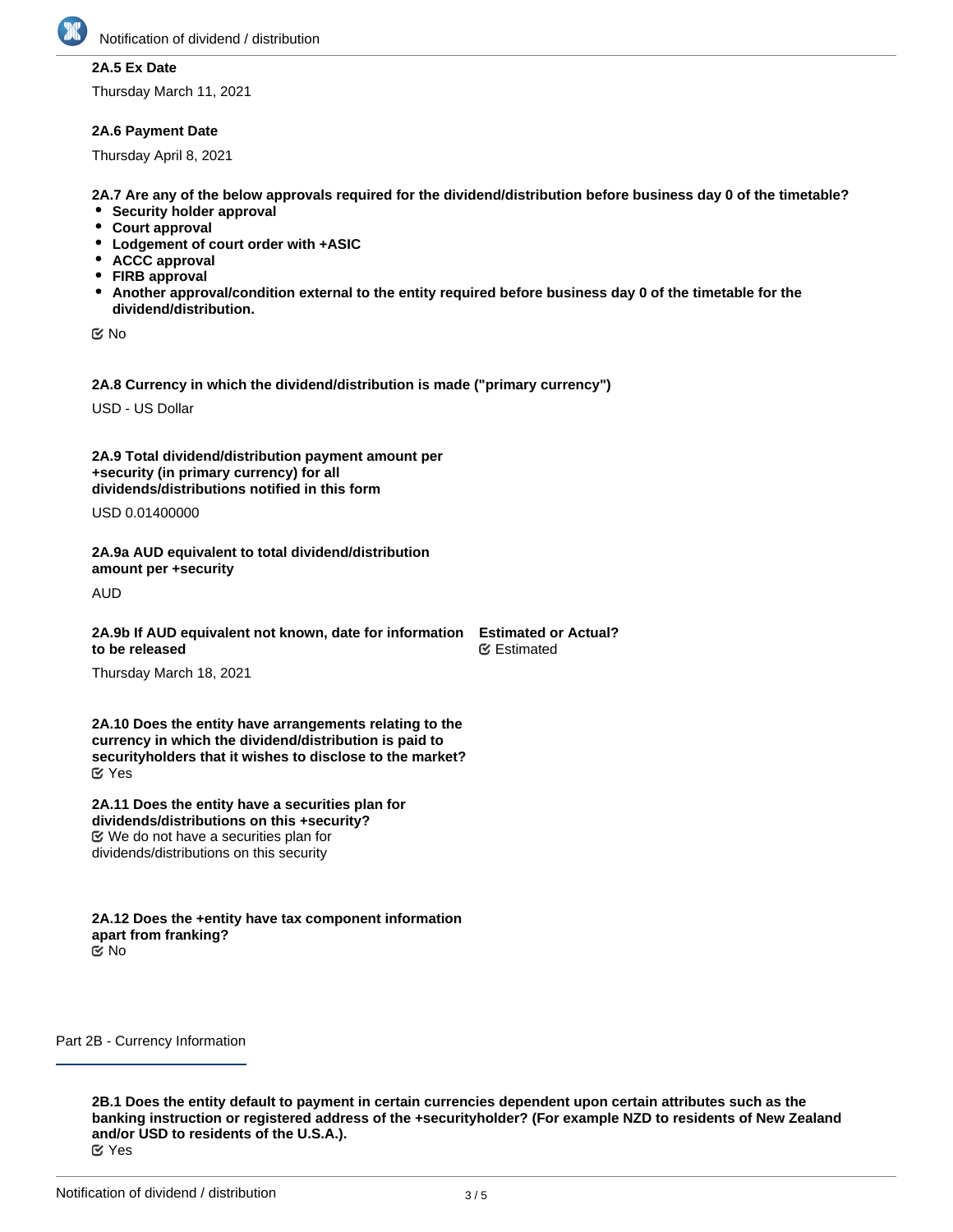

# Notification of dividend / distribution

## **2B.2 Please provide a description of your currency arrangements**

South32 shareholders who hold shares on the Australian register will be paid dividends by direct credit in Australia Dollars (AUD) and can elect to receive a different currency by providing valid New Zealand Dollars (NZD), Pound Sterling (GBP) or United States Dollars (USD) banking instructions. These instructions must be provided to Computershare no later than 8pm (AEDT) on the Record Date.

South32 shareholders who hold shares on the South African branch register will be paid dividends by direct credit in South African Rand (ZAR) and cannot elect to receive a different currency. South32 UK Depositary Interest holders will be paid dividends by direct credit in Pound Sterling (GBP) and cannot elect to receive a different currency.

#### **2B.2a Other currency/currencies in which the dividend/distribution will be paid:**

| <b>Currency</b>          | Payment currency equivalent amount per security |
|--------------------------|-------------------------------------------------|
| AUD - Australian Dollar  | <b>AUD</b>                                      |
| NZD - New Zealand Dollar | NZD                                             |
| GBP - Pound Sterling     | <b>GBP</b>                                      |
| ZAR - Rand               | <b>ZAR</b>                                      |

#### **2B.2b Please provide the exchange rates used for non-primary currency payments**

The average exchange rate realised by South32 on market during the period from 22 February to 18 March 2021 inclusive.

**2B.2c If payment currency equivalent and exchange rates not known, date for information to be released**

**Estimated or Actual?** Estimated

Thursday March 18, 2021

# **2B.3 Can the securityholder choose to receive a currency different to the currency they would receive under the default arrangements?**

Yes

#### **2B.3a Please describe what choices are available to a securityholder to receive a currency different to the currency they would receive under the default arrangements**

For shareholders on the Australian register - Australian Dollars (AUD), New Zealand Dollars (NZD), Pound Sterling (GBP) or United States Dollars (USD)

For shareholders on the South African branch register - no choice available (only South African Rand (ZAR) will be available).

For UK Depositary Interest holders - no choice available (only Pound Sterling (GBP) will be available).

## **2B.3b Date and time by which any document or communication relating to the above arrangements must be received in order to be effective for this dividend/distribution**

Friday March 12, 2021 20:00:00

#### **2B.3c Please provide, or indicate where relevant forms can be obtained and how and where they must be lodged**

For Australian holders - currency elections and direct credit details can be provided online at [www.computershare.com.au/](http://www.computershare.com.au/) investor or by calling Computershare Investor Services on 1800 019 953 or +61 3 9415 4169.

For South African holders - direct credit details can be provided by calling Computershare Investor Services on smart number +27 (0) 861 100 950.

For UK Depositary Interest holders - direct credit details can be provided online at [www.investorcentre.co.uk](http://www.investorcentre.co.uk)